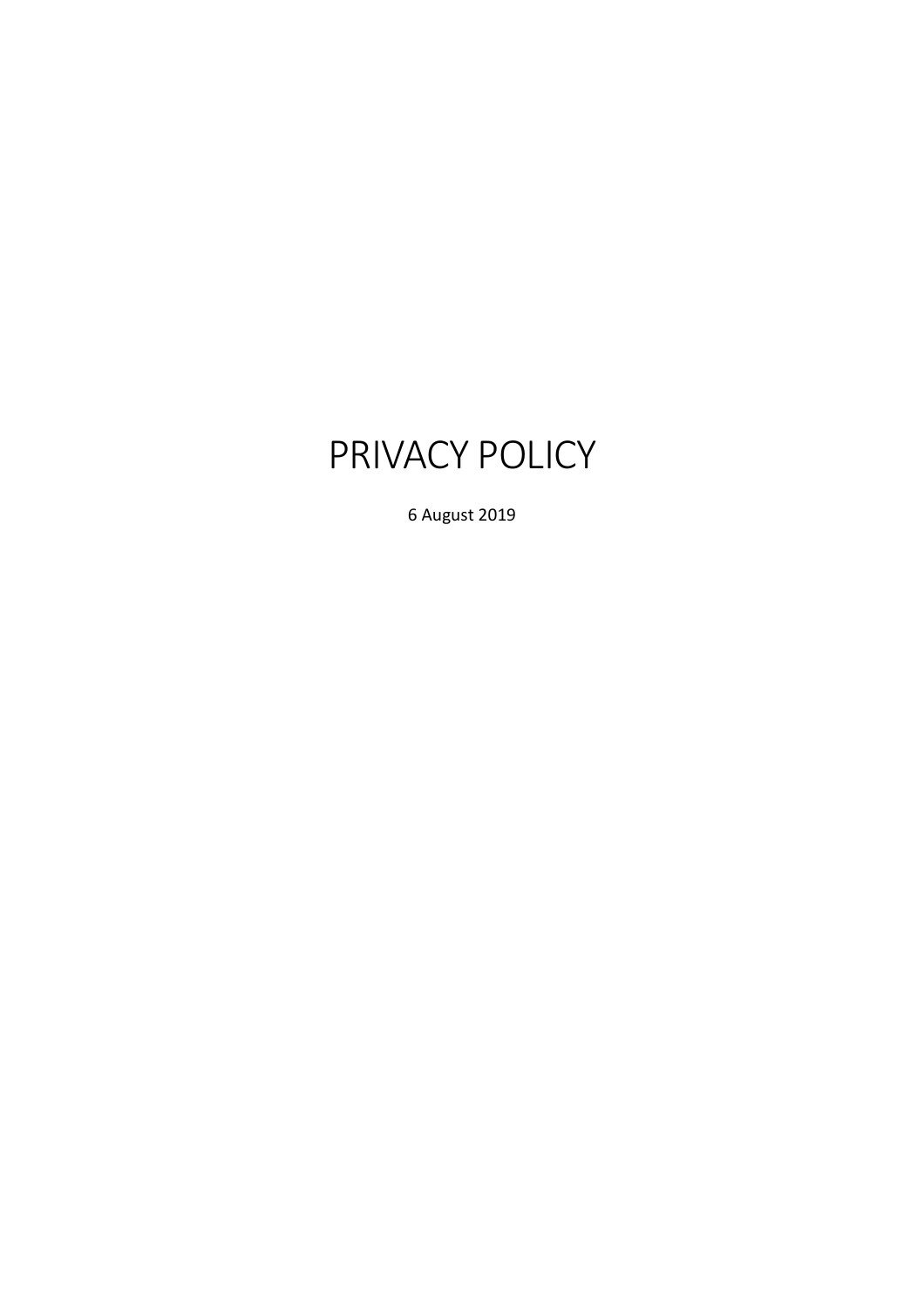# <span id="page-1-0"></span>1 Table of Contents

| 1                                                                                       |                                                                                                                                                                             |  |  |
|-----------------------------------------------------------------------------------------|-----------------------------------------------------------------------------------------------------------------------------------------------------------------------------|--|--|
| $\mathbf{2}$                                                                            |                                                                                                                                                                             |  |  |
| 3                                                                                       |                                                                                                                                                                             |  |  |
| 4                                                                                       |                                                                                                                                                                             |  |  |
| 5                                                                                       |                                                                                                                                                                             |  |  |
|                                                                                         | 5.1<br>5.2<br>5.3                                                                                                                                                           |  |  |
| 6                                                                                       |                                                                                                                                                                             |  |  |
| 7                                                                                       | THE PURPOSES FOR WHICH WE COLLECT, HOLD, USE AND DISCLOSE PERSONAL INFORMATION 5                                                                                            |  |  |
| 8                                                                                       |                                                                                                                                                                             |  |  |
|                                                                                         | 8.1                                                                                                                                                                         |  |  |
| 9                                                                                       |                                                                                                                                                                             |  |  |
|                                                                                         | 9.1<br>9.2                                                                                                                                                                  |  |  |
| HOW YOU CAN ACCESS YOUR PERSONAL INFORMATION THAT WE HOLD AND SEEK THE CORRECTION<br>10 |                                                                                                                                                                             |  |  |
| 11                                                                                      |                                                                                                                                                                             |  |  |
| 12                                                                                      |                                                                                                                                                                             |  |  |
| 13                                                                                      | HOW YOU CAN COMPLAIN ABOUT A BREACH OF THE AUSTRALIAN PRIVACY PRINCIPLES, OR A<br>REGISTERED APP CODE (IF ANY) THAT BINDS US, AND HOW WE WILL DEAL WITH SUCH A COMPLAINT 10 |  |  |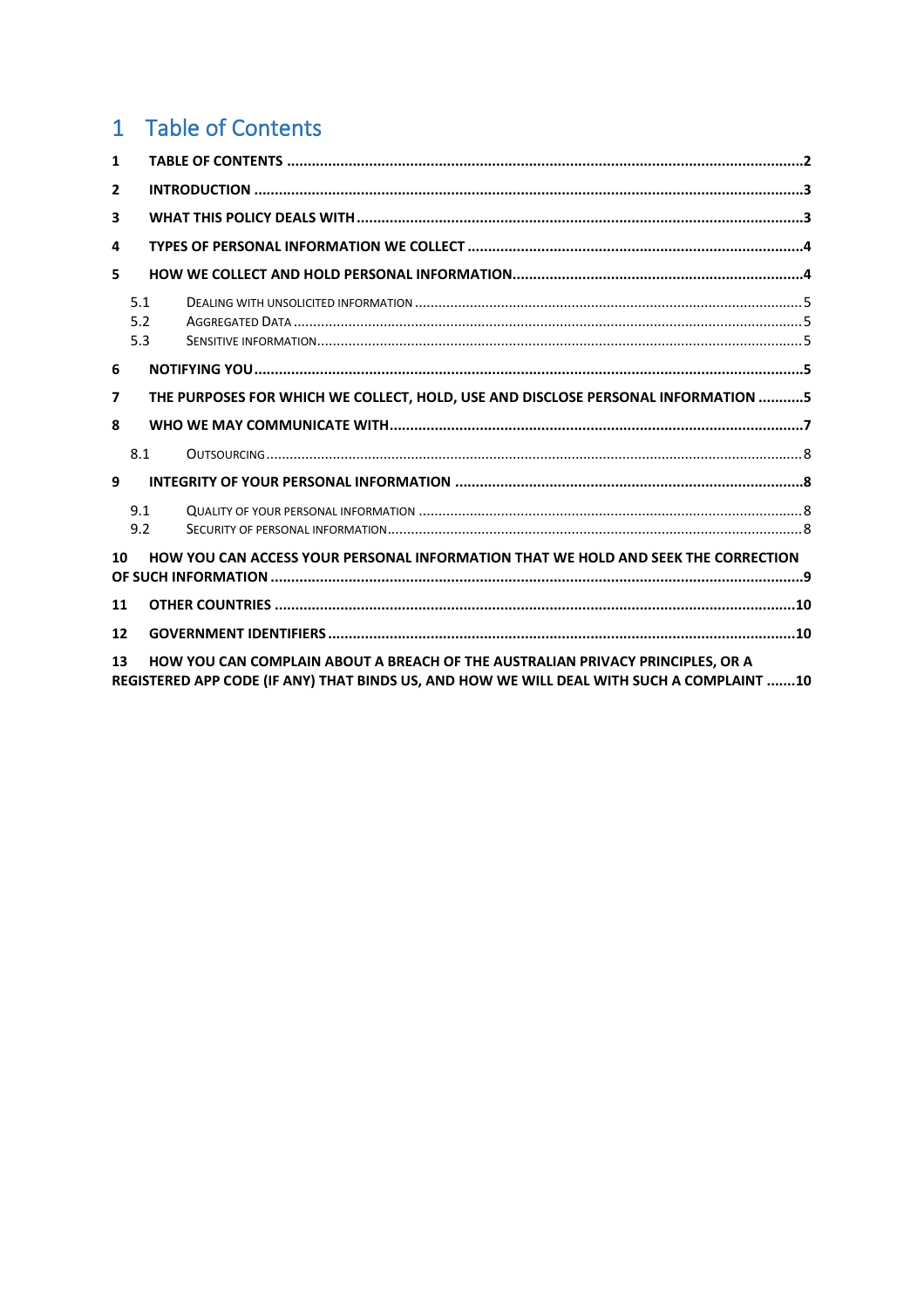## <span id="page-2-0"></span>2 Introduction

- (a) This Policy complies with the requirements of the Privacy Act 1988 (Cth) (**Privacy Act**) and the Australian Privacy Principles. We respect your personal information, and this Privacy Policy explains how We handle it.
- (b) This Privacy Policy (**Policy**) covers Neptune Securities Ltd ACN 133 085 908 and all its related companies (**Neptune**, **We, Our** or **Us**), which includes all of our funds management and broking organisations.
- (c) We collect personal information to provide you with the products and services that you ask for, as well as information about other products and services offered by Us.
- (d) We disclose relevant personal information to external organisations that help us provide our products and services. These organisations are bound by confidentiality arrangements. These external organisations may be overseas organisations.
- (e) Personal information is any information or opinion about you that is capable, or reasonably capable, of identifying you, whether the information or opinion is true or not and is recorded in material form or not.
- (f) Sensitive information includes things like your racial or ethnic origin, political opinions or membership of political associations, religious or philosophical beliefs, membership of a professional or trade association or trade union, sexual orientation or criminal record, that is also personal information. Your health, genetic and biometric information and biometric templates are also sensitive information.
- (g) This Policy may change. We will let you know of any changes to this Policy by posting a notification on our website.
- (h) Any information collected after an amended privacy statement has been posted on the site, will be subject to that amended privacy statement.

### <span id="page-2-1"></span>3 What this Policy deals with

This policy deals with:

- (a) The kinds of personal information that We collect and hold
- (b) How We collect and hold personal information
- (c) The purposes for which We collect, hold, use and disclose personal information
- (d) How you may access personal information that We hold about you and seek the correction of such information
- (e) How to complain about a breach of the Australian Privacy Principles (**APP**) and how We will deal with such a complaint
- (f) If We disclose personal information to overseas recipients—the countries in which such recipients are likely to be located if it is practicable to specify those countries in the policy.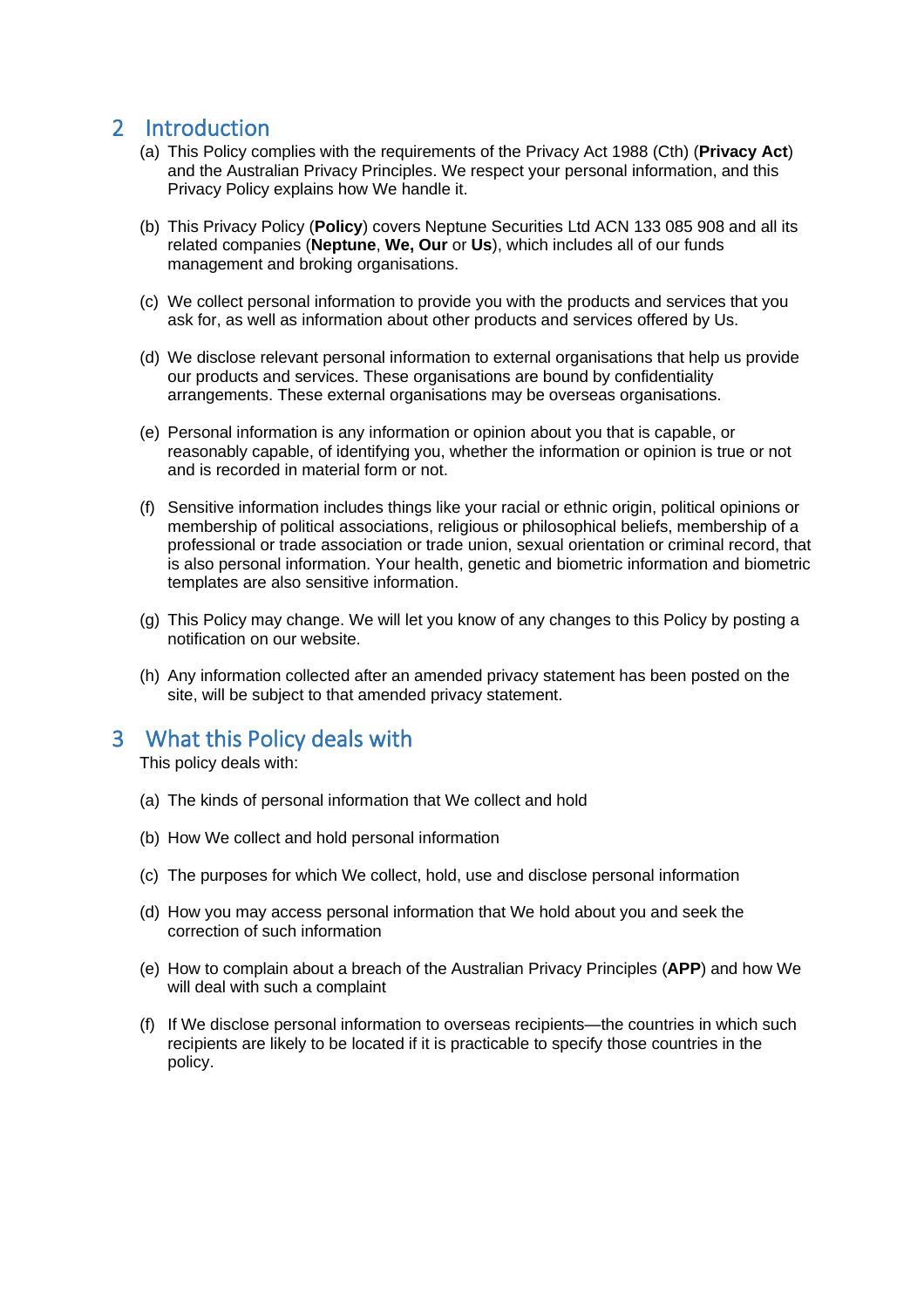# <span id="page-3-0"></span>4 Types of personal information We collect

- (a) We only collect personal information that is reasonably necessary for one or more of Our functions or activities.
- (b) The types of personal information that We collect and hold about you could include:
	- (i) name;
	- (ii) date of birth;
	- (iii) postal or email address;
	- (iv) telephone numbers;
	- (v) occupation;
	- (vi) other contact details such as social media handles;
	- (vii) bank account details including institution name, account name, bank identifier and account number or IBAN;
	- (viii) financial details such as your tax file number;
	- (ix) information relating to your trading experience;
	- (x) identification documentation as required under the Anti-Money Laundering and Counter Terrorism Financing Act 2006 (Cth) (**AML/CTF Act**), including:
		- a. passport;
		- b. driver's licence;
		- c. national identity card;
		- d. utility bills;
		- e. trust deed;
	- (xi) other information We think is necessary to our functions and activities.

# <span id="page-3-1"></span>5 How We collect and hold personal information

- (a) We must collect personal information only by lawful and fair means.
- (b) Before and at the time of collecting personal information, we will obtain your consent for the purposes for which we intend to use and disclose your personal information.
- (c) Having provided consent, you are able to withdraw it at any time. To withdraw consent, please contact our office.
- (d) We may not be able to provide you with our services if you provide incomplete or inaccurate information, or if you withdraw your consent to use this information.
- (e) We must collect your personal information from you unless it is unreasonable or impracticable to do so. Any information collected from you will be collected from sources permitted under the AML/CTF Act. For example, if We are unable to contact you and We then rely on publicly available information to update your contact details or if, at your request, We exchange information with your legal or financial advisers or other representatives.
- (f) We might collect your information when you fill out a form with us (either in hard copy or via our website), when We speak with you on the telephone, used Our website or face to face. We may also verify your information via electronic means, such as email.
- (g) If We receive personal information that We did not solicit, then within a reasonable period after receiving the information, We must determine whether or not We could have collected the information under Australian Privacy Principle 3 (collection of solicited personal information) if We had solicited the information and We may use or disclose the personal information to make this determination.
- (h) Then, if We determine that We could not have collected the personal information and the information is not contained in a Commonwealth record, We must, as soon as practicable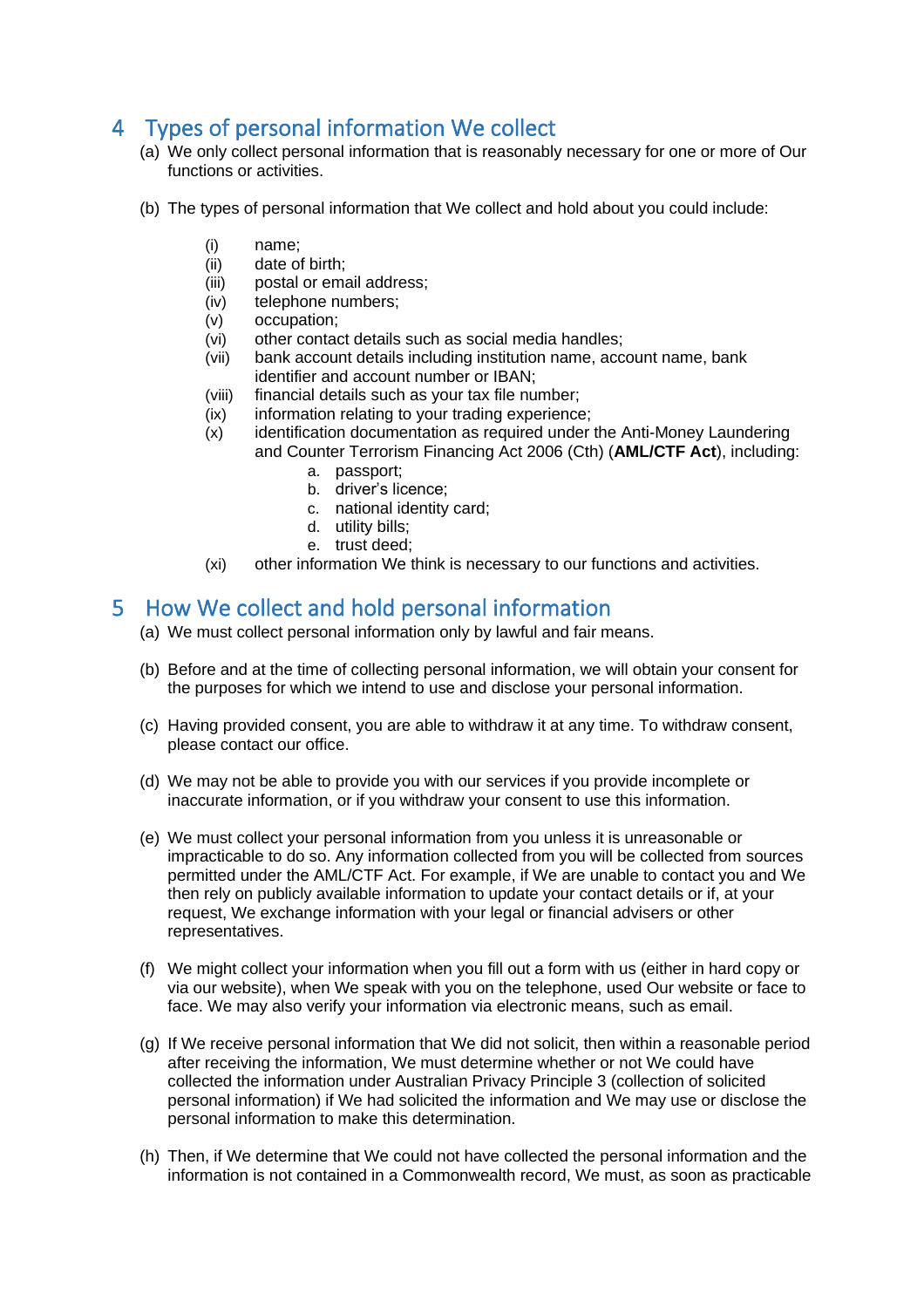but only if it is lawful and reasonable to do so, destroy the information or ensure that the information is de-identified. If however this does not apply in relation to the personal information, then Australian Privacy Principles 5 to 13 apply in relation to the information as if We had collected the information by solicitation.

(i) We will do all that We can to ensure that the personal information that We collect, use and disclose is accurate, up-to-date, complete and relevant.

#### <span id="page-4-0"></span>5.1 Dealing with unsolicited information

- (a) If we receive personal information that is not solicited by us, we will only retain it, if we determine that it is reasonably necessary for one or more of our functions or activities, and that you have consented to the information being collected or given the absence of your consent that it was impracticable or unreasonable for us to obtain it under the circumstances.
- (b) If these conditions are not met, we will destroy or de-identify the information.
- (c) If such unsolicited information is sensitive information, we will obtain your consent to retain it regardless of what the circumstances are.

#### <span id="page-4-1"></span>5.2 Aggregated Data

- (a) Aggregated data is general data about groups of people which does not identify anyone personally, for example the number of people in a particular industry that engage in derivative trading. We use aggregated data to:
	- (i) help us to understand how you use our products and services and improve your experience with us; and
	- (ii) customise the way that we communicate with you about our products and services so that we can interact with you more effectively.
- (b) We may share aggregated data with our business or industry partners.

#### <span id="page-4-2"></span>5.3 Sensitive information

In addition to the above conditions of collecting personal information, we will only collect sensitive information about, or if we obtain prior consent to the collection of the information or if the information is required or authorised by law.

### <span id="page-4-3"></span>6 Notifying you

- (a) When We receive personal information from you directly, We will take reasonable steps to notify you how and why we collected your information, who We may disclose it to and outline how you can access it, seek correction of it or make a complaint.
- (b) Sometimes We collect your personal information from third parties. You may not be aware that We have done so. If We collect information that can be used to identify you, We will take reasonable steps to notify you of that collection.

# <span id="page-4-4"></span>7 The purposes for which We collect, hold, use and disclose personal information

- (a) We collect personal information when it is reasonably necessary for one or more of our functions and activities. These include:
	- (i) Providing you with the products and services you ask for, and unless you tell us otherwise, to provide information on products and services offered by us and external product and service providers for whom we act as agent. (If you have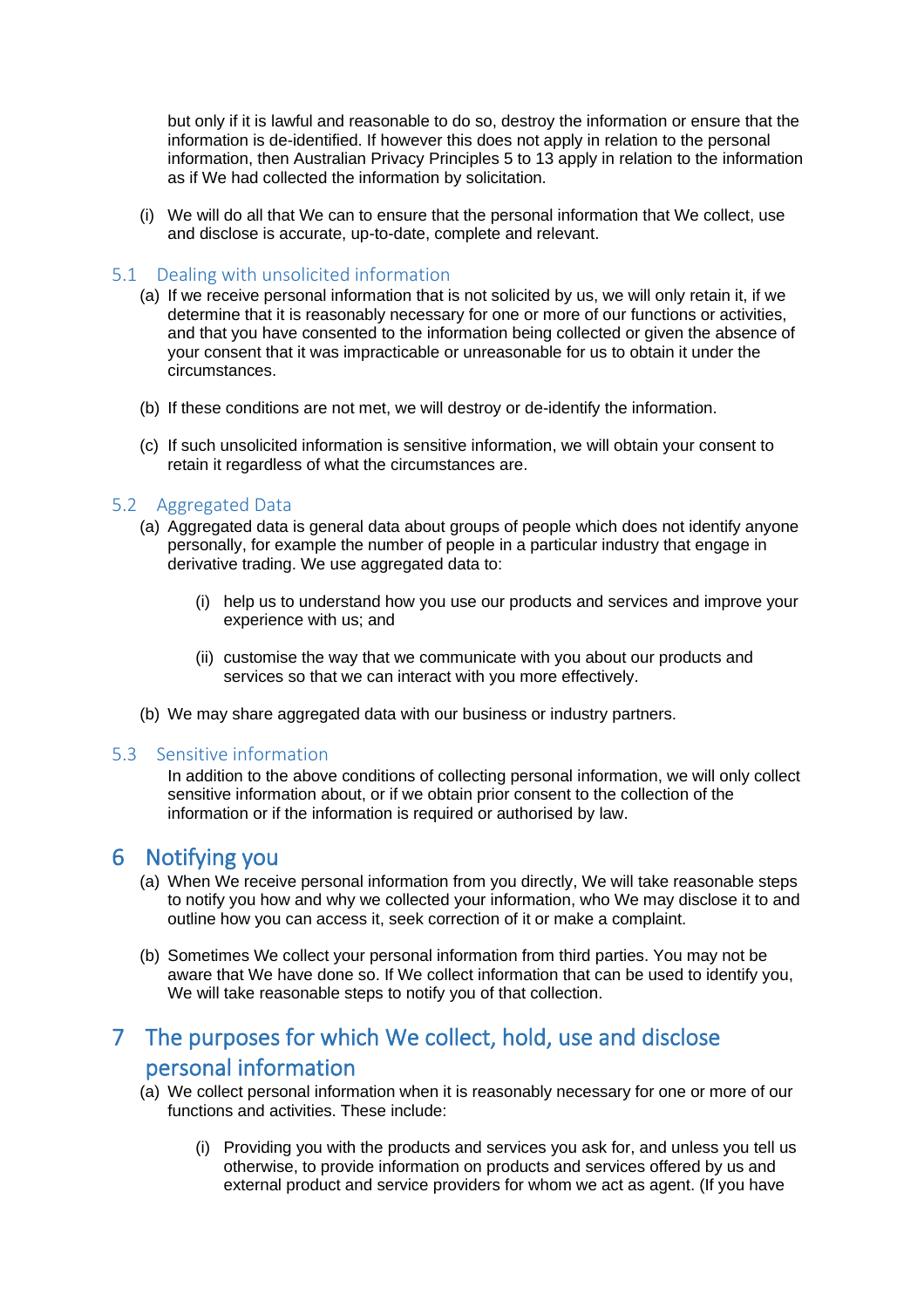provided us with your email address or mobile phone details, we may provide information to you electronically with respect to those products and service);

- (ii) Verifying your identity;
- (iii) Complying with our legal obligations;
- (iv) Gathering and aggregating information for statistical, prudential, actuarial and research purposes;
- (v) Providing you with technical support;
- (vi) Participating in any third-party acquisition or potential acquisition of an interest in us or our asset; and
- (vii)Taking measures to detect and prevent frauds, crime or other activity which may cause harm to our business or our products and services.
- (b) We may collect information about you because We are required or authorised by law to collect it. There are laws that affect Us, including company and tax law, which require Us to collect personal information. For example, We require personal information to verify your identity under the AML/CTF Act.
- (c) If We collect and hold your personal information for a primary purpose, We will not use or disclose the information for a secondary purpose unless:
	- (i) you have consented to the use or disclosure of the information;
	- (ii) you would reasonably expect Us to use or disclose the information for the other purpose and the other purpose is related to the first particular purpose;
	- (iii) the use or disclosure of the information is required or authorised by or under an Australian law or a court/tribunal order;
	- (iv) a permitted general situation exists in relation to the use or disclosure of the information by Us; or
	- (v) We reasonably believe that the use or disclosure of the information is reasonably necessary for one or more enforcement related activities conducted by, or on behalf of, an enforcement body (and, if We use or disclose personal information in accordance with this point, We must make a written note of the use or disclosure.).
- (d) If We collect personal information from any of our related bodies corporate, this principle applies as if Our primary purpose for the collection of the information were the primary purpose for any of our related bodies corporate collected the information. This principle does not apply to the use or disclosure by Us of personal information for the purpose of direct marketing or government related identifiers.
- (e) If We hold personal information about an individual, We must not use or disclose the information for the purpose of direct marketing, unless We collected the information from the individual and the individual would reasonably expect Us to use or disclose the information for that purpose, and We provide a simple means by which the individual may easily request not to receive direct marketing communications from Us and the individual has not made such a request to Us.
- (f) We may also use or disclose personal information about an individual for the purpose of direct marketing if We collected the information from the individual and the individual would not reasonably expect Us to use or disclose the information for that purpose or someone other than the individual and either the individual has consented to the use or disclosure of the information for that purpose, or it is impracticable to obtain that consent, and We provide a simple means by which the individual may easily request not to receive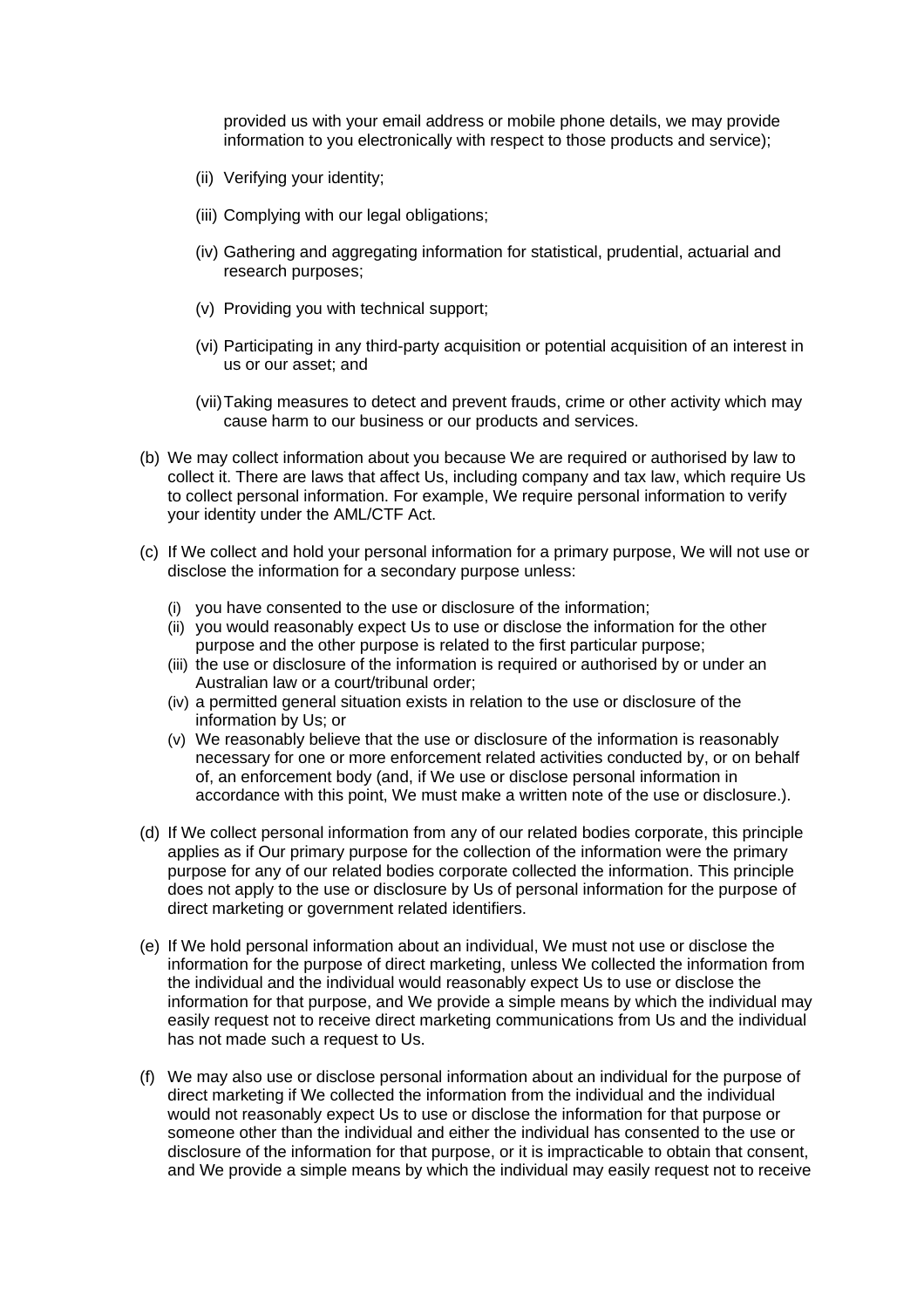direct marketing communications from Us, and in each direct marketing communication with the individual, We include a prominent statement that the individual may make such a request, or We otherwise draw the individual's attention to the fact that the individual may make such a request and the individual has not made such a request from Us.

(g) If you have general enquiry type questions, you can choose to do this anonymously or use a pseudonym. We might not always be able to interact with you this way however as we are often governed by strict regulations that require us to know who We are dealing with. In general, We will not be able to deal with you anonymously or where you are using a pseudonym when it is impracticable or we are required or authorised by law or a court/tribunal order to deal with you personally.

### <span id="page-6-0"></span>8 Who we may communicate with

- (a) Depending on the product or service you have, the entities we exchange your information with include but are not limited to:
	- (i) brokers and agents who refer your business to us;
	- (ii) affiliated product and service providers and external product and service providers for whom we act as agent (so that they may provide you with the product or service you seek or in which you have expressed an interest);
	- (iii) auditors we appoint to ensure the integrity of our operations;
	- (iv) any person acting on your behalf, including your solicitor, settlement agent, accountant, executor, administrator, trustee, guardian or attorney;
	- (v) your referee (to confirm details about you);
	- (vi) if required or authorised to do so, regulatory bodies and government agencies;
	- (vii) credit reporting agencies;
	- (viii) insurers, including proposed insurers and insurance reference agencies (where we are considering whether to accept a proposal of insurance from you and, if so, on what terms);
	- (ix) other financial institutions and organisations at their request if you seek credit from them (so that they may assess whether to offer you credit);
	- (x) investors, advisers, trustees and ratings agencies where credit facilities and receivables are pooled and sold (securitised);
	- (xi) other organisations and associations who in conjunction with us provide products and services (so that they may provide their products and services to you); and
	- (xii) professional associations or organisations with whom we conduct an affinity relationship (to verify your membership of those associations or organisations).
- (b) Our use or disclosure of personal information may not be limited to the examples above.
- (c) We may be required to disclose customer information by law e.g. under Court Orders or Statutory Notices pursuant to taxation or social security laws or under laws relating to sanctions, anti-money laundering or counter-terrorism financing.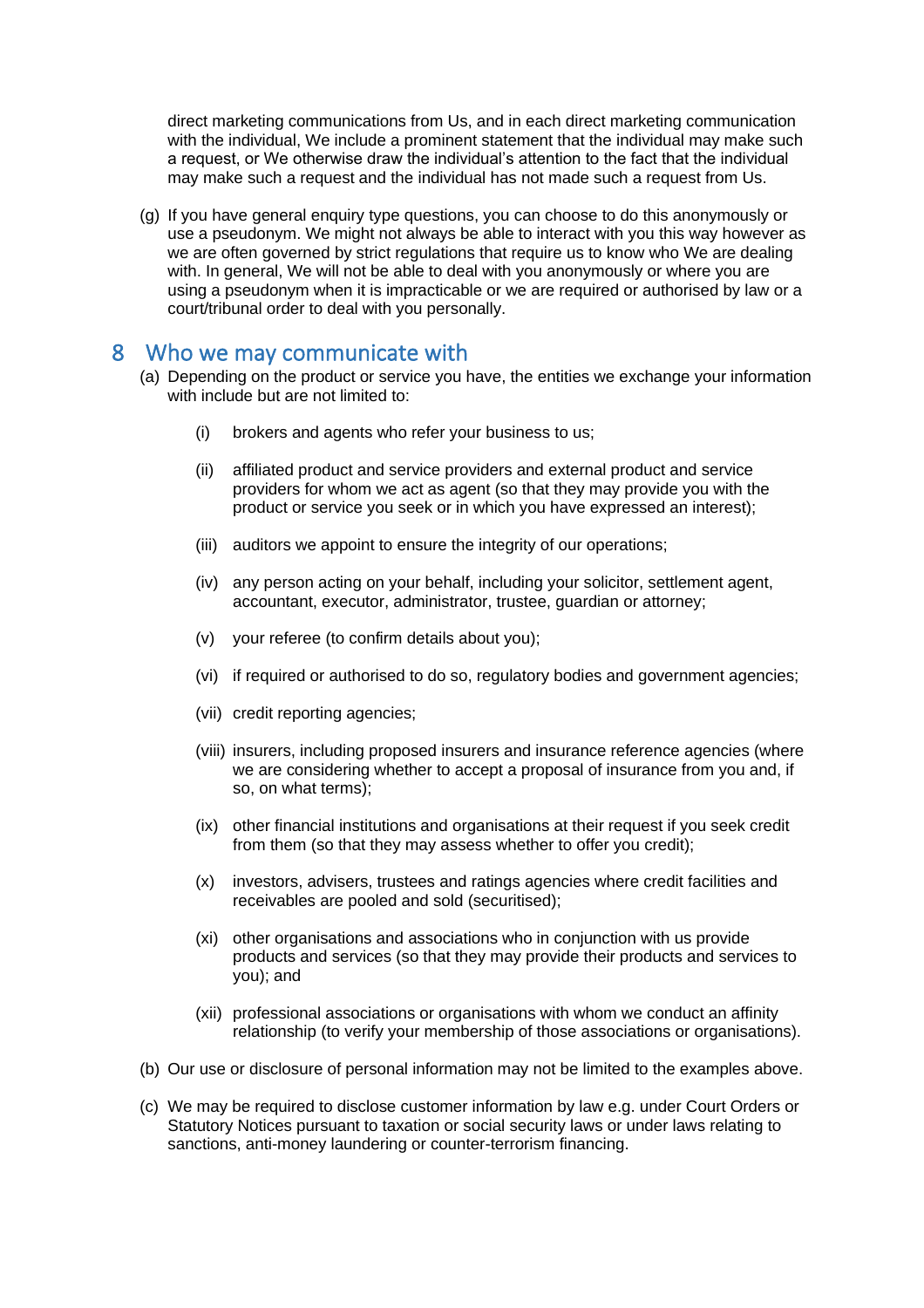#### <span id="page-7-0"></span>8.1 Outsourcing

- (a) We disclose personal information when we outsource certain functions, including bulk mailing, card and cheque book production, market research, direct marketing, statement production, debt recovery and information technology support. We also seek expert help from time to time to help us improve our systems, products and services.
- (b) We use banking agents, for example, local businesses, to help provide you with face-toface banking services. These agents collect personal information on our behalf.
- (c) In all circumstances where personal information may become known to our contractors, agents and outsourced service providers, there are confidentiality arrangements in place. Contractors, agents and outsourced service providers are not able to use or disclose personal information for any purposes other than our own.
- (d) We take our obligations to protect customer information very seriously we make every effort to deal only with parties who share and demonstrate the same attitude.

### <span id="page-7-1"></span>9 Integrity of your personal information

#### <span id="page-7-2"></span>9.1 Quality of your personal information

- (a) We ensure that the personal information we collect and use or disclose is accurate, up to date, complete, and relevant.
- (b) Please contact us if any of the details you have provided to us change or if you believe that the information we have about you is not accurate or up to date.
- (c) We may also take steps to update personal information we hold, for example, an address, by collecting personal information from publicly available sources such as telephone directories or electoral rolls.

#### <span id="page-7-3"></span>9.2 Security of personal information

- (a) We are committed to protecting any personal information we hold about you from misuse, interference, loss, unauthorised access, modification and disclosure.
- (b) For this purpose we have a range of practices and policies in place to provide a robust security environment. We ensure the on-going adequacy of these measures by regularly reviewing them.
- (c) Our security measures include, but are not limited to:
	- (i) educating our staff as to their obligations with regard to your personal information;
	- (ii) requiring our staff to use passwords when accessing our systems;
	- (iii) encrypting data sent from your computer to our systems during Internet transactions and customer access codes transmitted across networks;
	- (iv) employing firewalls, intrusion detection systems and virus scanning tools to protect against unauthorised persons and viruses from entering our systems;
	- (v) using dedicated secure networks or encryption when we transmit electronic data for purposes of outsourcing;
	- (vi) providing secure storage for physical records; and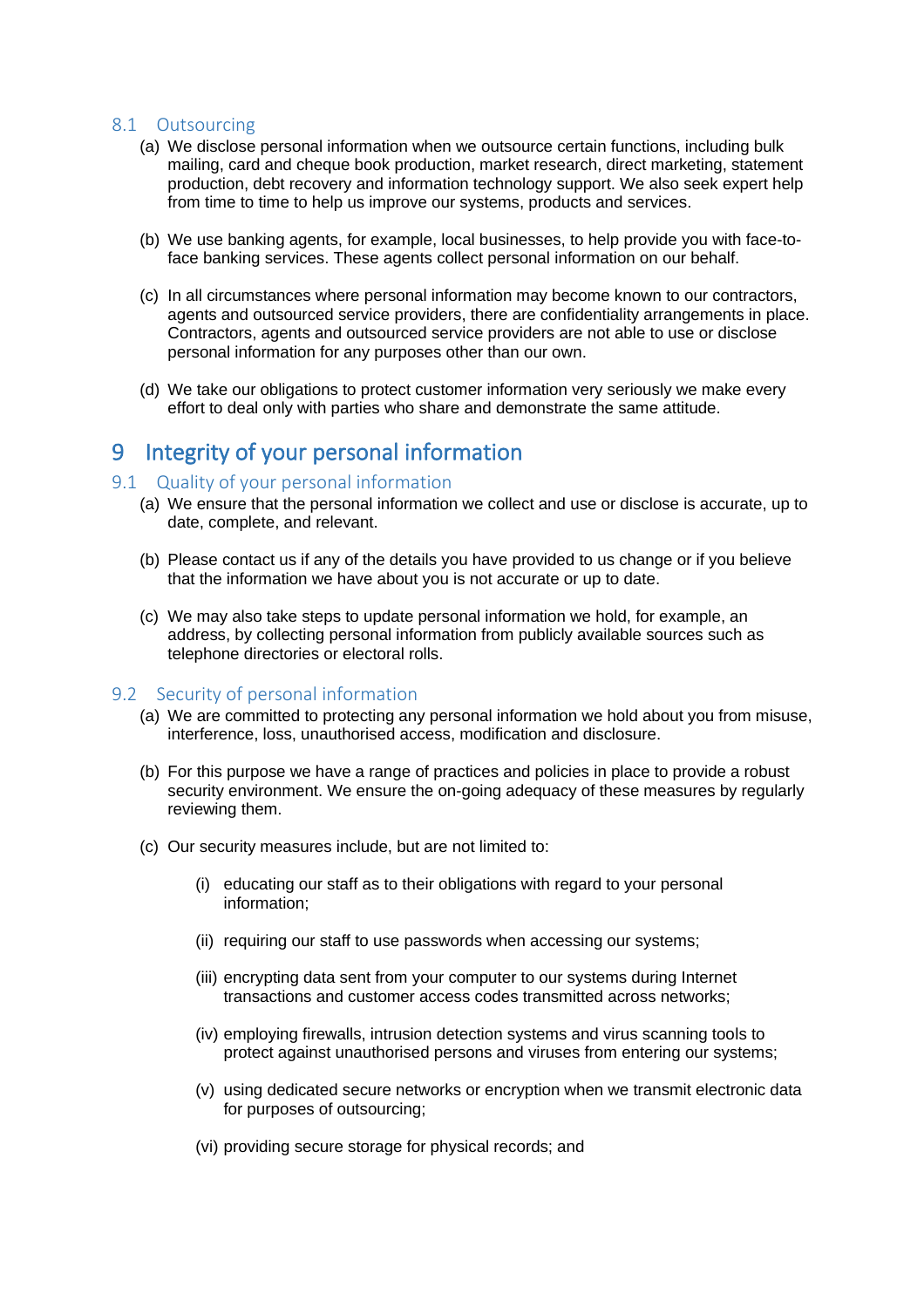- (vii)employing physical and electronic means such as alarms, cameras and guards (as required) to protect against unauthorised access to buildings.
- (d) Where information we hold is identified as no longer needed for any purpose we ensure it is effectively and securely destroyed, for example, by shredding or pulping in the case of paper records or by degaussing (de-magnetism of the medium using alternating electric currents) and other means in the case of electronic records and equipment.

# <span id="page-8-0"></span>10 How you can access your personal information that We hold and seek the correction of such information

- (a) We will always give you access to your personal information unless there are certain legal reasons why We cannot do so. By law, we do not have to provide you with access to your personal information if:
	- (i) We believe there is a threat to life or public safety;
	- (ii) there is an unreasonable impact on other individuals;
	- (iii) the request is frivolous;
	- (iv) the information wouldn't be ordinarily accessible because of legal proceedings;
	- (v) it would prejudice negotiations with you;
	- (vi) it would be unlawful;
	- (vii) it would jeopardise taking action against serious misconduct by you;<br>(viii) it would be likely to harm the activities of an enforcement body (e.g. t
	- it would be likely to harm the activities of an enforcement body (e.g. the police); or
	- (ix) it would harm the confidentiality of our commercial information.

If we cannot provide your information in the way you have requested, we will tell you why in writing. If you have concerns, you can complain by contacting us on +61 1300 459 688

- (b) or you can send us an email to info@neptunefx.com.au
- (c) If you believe that is something wrong with the information, for example if you think that the information We hold is inaccurate, out of date, incomplete, irrelevant or misleading, please send the completed form to info@neptunefx.com.au so we can update your details.
- (d) If we refuse to correct the personal information as requested by you, we will give you a written notice setting out the reasons for the refusal, the mechanisms available to complain and any other relevant information.
- (e) If you are worried that We have given incorrect information to others, you can ask us to tell them about the correction. We will correct this if We can or We will notify you if We are unable to change the details.
- (f) You can ask us to access your personal information that We hold by sending us an email to info@neptunefx.com.au
- (g) We will give you access to your information as soon as possible in the form you want it where it is reasonable and practical to do so. We will endeavour to comply with your request within fourteen (14) days of its receipt, but if that deadline cannot be met owing to exceptional circumstances, your request will be dealt with within thirty (30) days. It will help us provide access if you can tell us what you are looking for.
- (h) We are required to help you ask for the information to be corrected if We cannot correct this for you. Accordingly, We may need to talk to third parties. However, the most efficient way for you to make a correction request is to send it to the organisation which you believe made the mistake.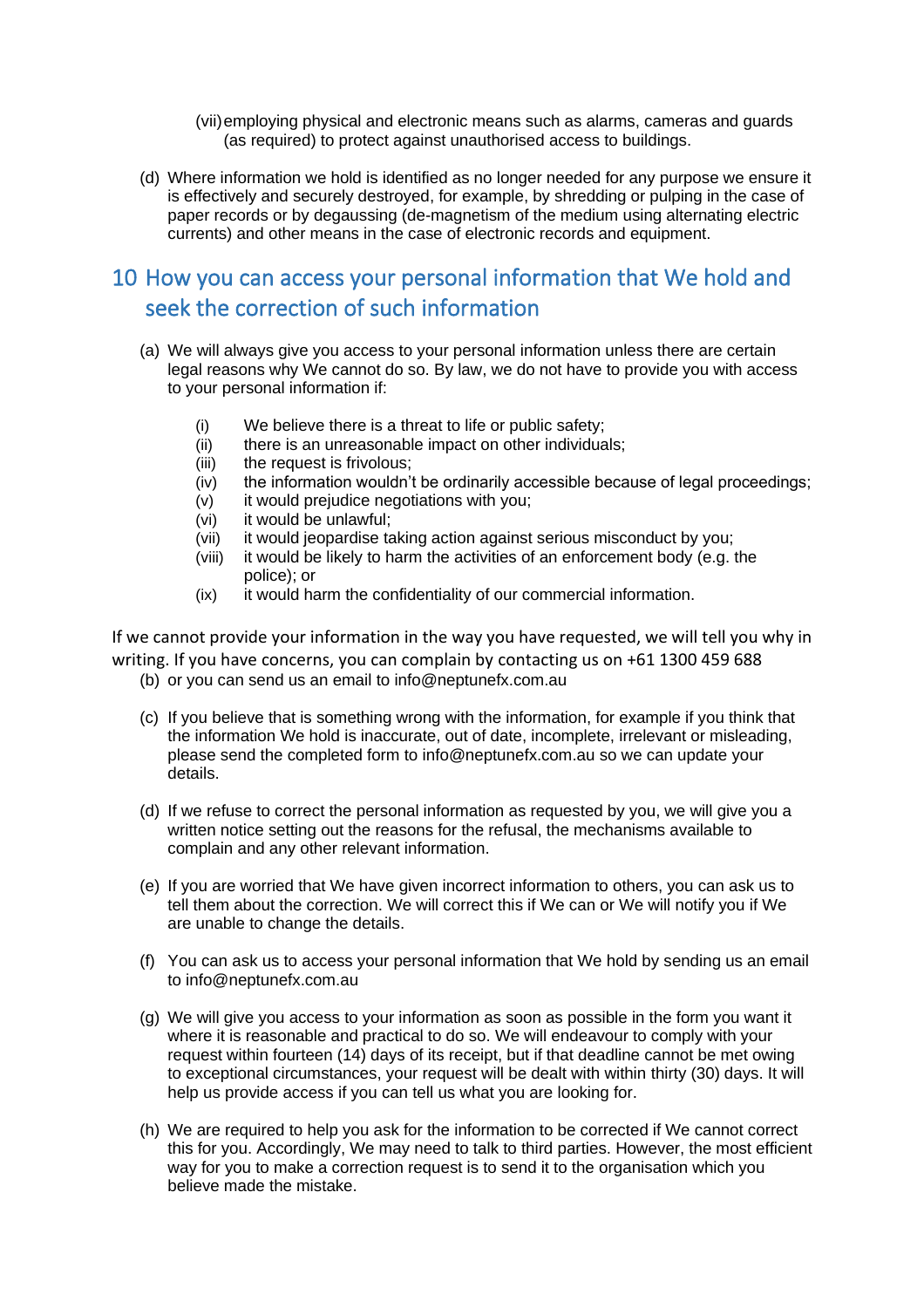- (i) If We are able to correct the information, We will notify you within five (5) business days of deciding to do this. We will also notify the relevant third parties as well as any others you notify Us about. If there are any instances where We cannot do this, then We will notify you in writing.
- (j) If We are unable to correct your information, We will explain why in writing within five (5) business days of making this decision. If We cannot resolve this with you internally, you are able to make a complaint via our external dispute resolution scheme, by contacting the Australian Financial Complaints Authority (**AFCA**) or the Office of the Australian Information Commissioner (**OAIC**).
- (k) If We agree to correct your information, we will do so within thirty (30) days from when you asked us, or a longer period as agreed between Us and you.
- (l) If We are unable to make corrections within a thirty-day time frame or the agreed time frame, We must notify you of the delay, the reasons for it and when we expect to resolve the matter, ask you to agree in writing to give us more time and let you know you can complain to AFCA or OAIC.

### <span id="page-9-0"></span>11 Other countries

- (a) You acknowledge that it may be necessary for your information to be transferred to organisations who provides a service to us outside of Australia, and you consent to such transfer.
- (b) We may store your information in cloud or other types of networked or electronic storage. As electronic or networked storage can be accessed from various countries via an internet connection, it is not always practicable to know in which country your information may be held. If your information is stored in this way, disclosures may occur in countries other than those listed.
- (c) Overseas organisations may be required to disclose information We share with them under a foreign law. In those instances, We will not be responsible for that disclosure.
- (d) By using our services, you are consenting to the disclosure of your information as described in this Clause 7. However, you may withdraw consent at any time by contacting our office. As mentioned in Clause 2(d), We may be unable to continue providing you with our services if you withdraw your consent.

### <span id="page-9-1"></span>12 Government Identifiers

- (a) Sometimes We may be required to collect government-related identifiers such as your tax file number.
- (b) We will not use or disclose this information unless We are authorised or required to do so by law or the use of the government-related identifier is reasonably necessary for Us to verify your identity for the purposes of Our business activities or functions.

# <span id="page-9-2"></span>13 How you can complain about a breach of the Australian Privacy Principles, or a registered APP code (if any) that binds Us, and how We will deal with such a complaint

(a) If an individual feels that We have breached our obligations in the handling, use or disclosure of their personal information, they may raise a complaint. We encourage individuals to discuss the situation with one of Our representatives in the first instance, before making a complaint.